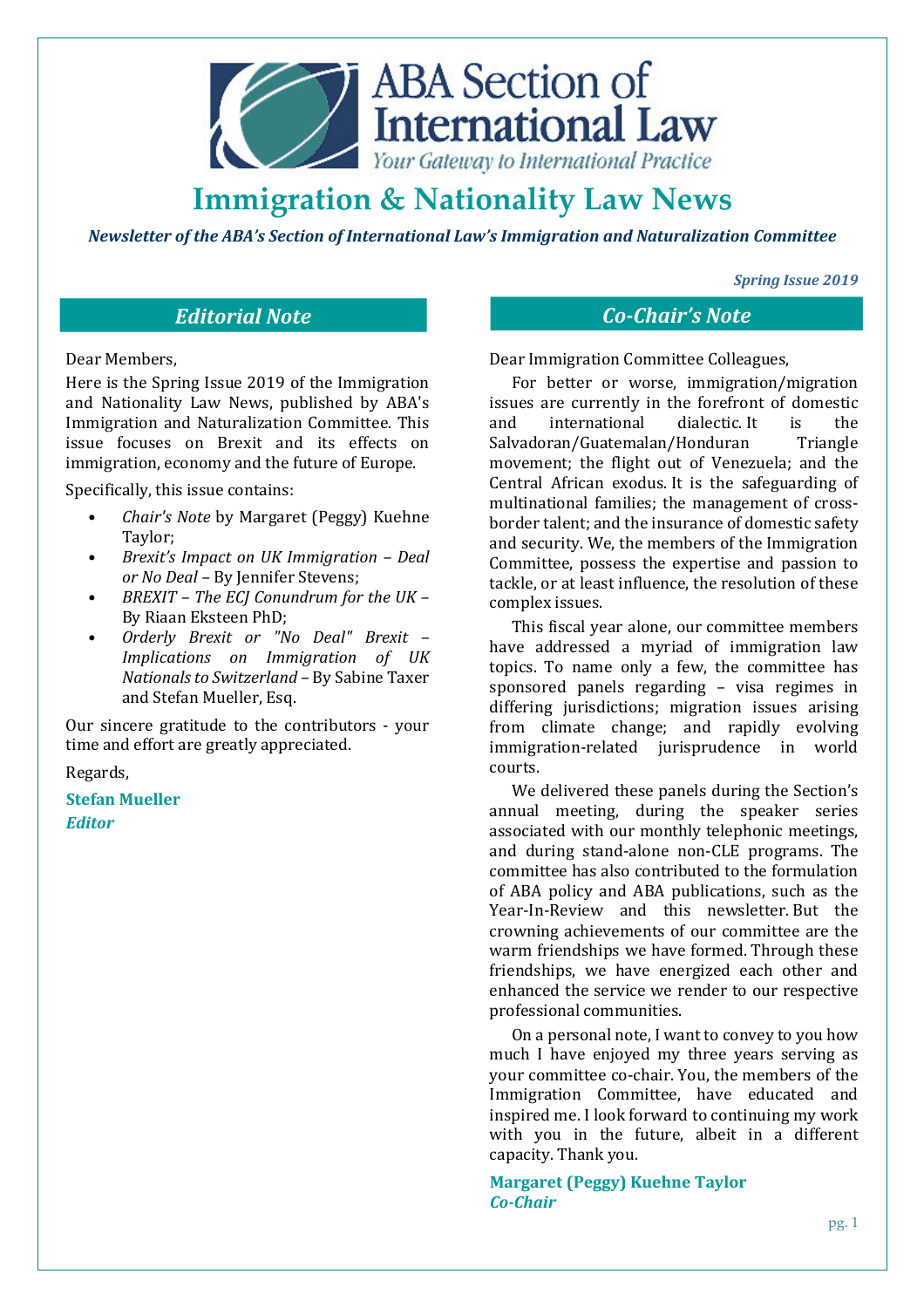

*Newsletter of the ABA's Section of International Law's Immigration and Naturalization Committee* 

*Spring Issue 2019* 

## *Committee Officers*

Margaret (Peggy) Kuehne Taylor Mohammad Ali Syed

#### **Vice Chairs**

Jacqueline Bart Poorvi Chothani Kevin Fandl Michelle Jacobson Sergio Karas Noah Klug Stefan Mueller Elissa Pinto Betina Schlossberg Jennifer Stevens Hardeep Sull

#### **Editor**

Stefan Mueller

### *Call for Submissions*

Members can submit articles, practice pointers, professional news and other items that they might think would interest our member base. If any member has just received an award, has been nominated for an award, moved firms, changed roles in the firm, or is speaking at an event, publishing an article, engaging in a volunteer project, or anything else noteworthy please let us know. Please note that all contributions on substantive law and practice pointers should focus on immigration law and practice.

Up until the leadership announces new roles in the committee, please continue to send your contributions to st.mueller@wengervieli.ch.

*Brexit's Impact on UK Immigration – Deal or No Deal* 

## **Co-Chair** *By Jennifer Stevens*

Following an eventful start to the year for Brexit negotiations, the can has been kicked until 31 October 2019. The UK is now set to leave the European Union (EU) on this date without a deal unless a deal is ratified before that date or a further extension is granted. Following three rejections of her deal by Parliament and failed talks with the leader of the opposition, Theresa May has resigned as Prime Minister causing even more uncertainty.

So what does this mean for EU nationals living in or wanting to live in the UK? What impact does this have on the UK's immigration system? Things remain unclear but I summarise below some of the key points we do know at this stage.

EU, European Economic Area (EEA) and Swiss nationals (for ease I will collective refer to them as EU nationals) are currently able to travel to, reside and work in the UK based on their free movement rights. Free movement will cease however, either at the end of any transitional period (in a deal scenario) or after Brexit (in a no deal scenario) – that is currently 31 December 2020 under the Withdrawal Agreement as currently drafted or 31 October 2019 if we leave with no deal.

Qualifying EU nationals who reside in the UK before the end of free movement (the 'cut off' date), shall be eligible for a grant of leave (known as immigration permission) under the EU Settlement Scheme (EUSS) which will protect their current rights after the cut-off date. Those who have resided in the UK for a continuous period of five years (subject to exceptions) will be granted settled status. Those who have resided in the UK for less than five years will be granted pre-settled status allowing them to accrue the relevant five-year period to be granted settled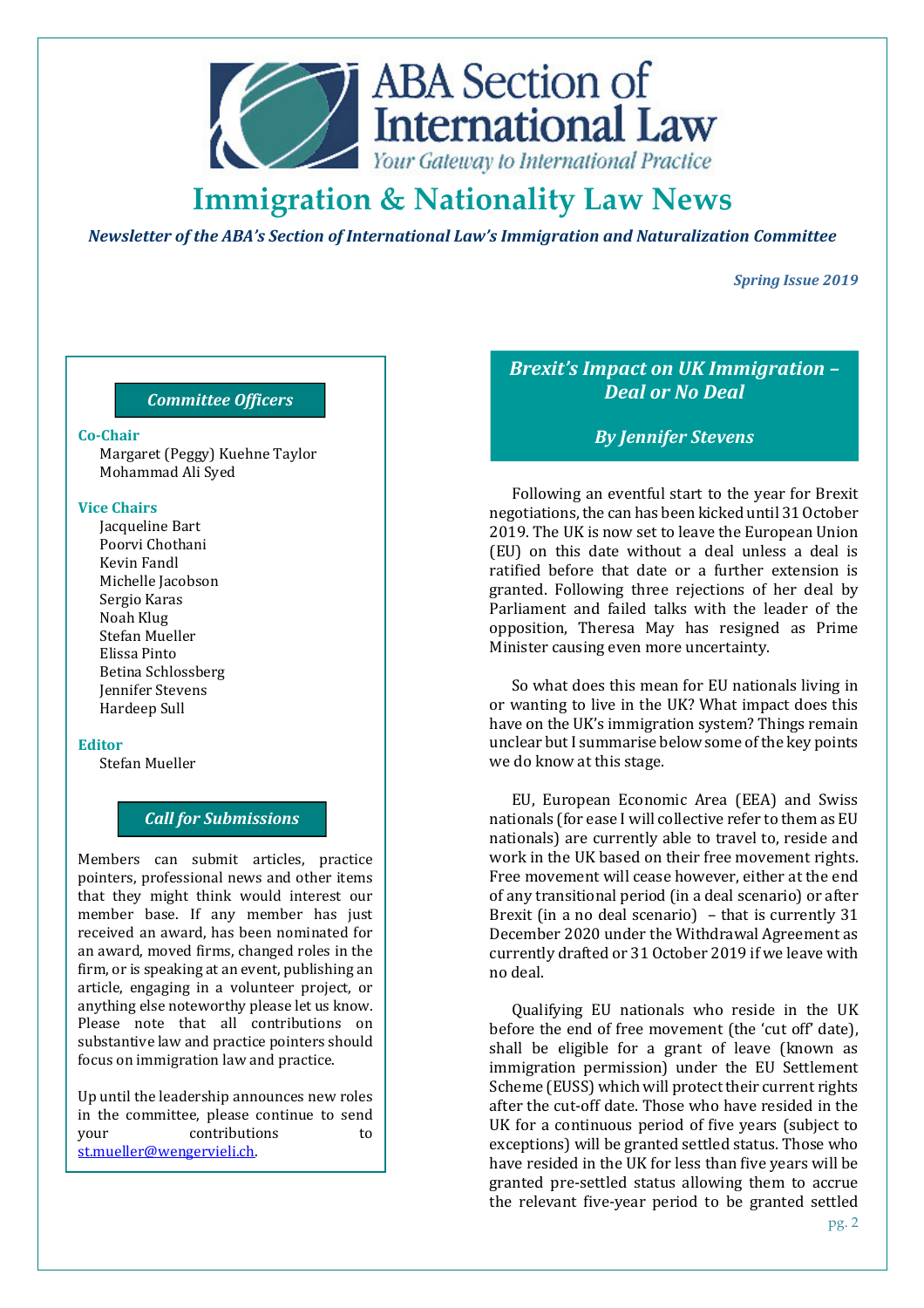

*Newsletter of the ABA's Section of International Law's Immigration and Naturalization Committee* 

*Spring Issue 2019* 

status in the UK. The EUSS has now been fully rolled out with over 750,000 applications received so far.

Family members of EU nationals are also able to apply under the EUSS, which include:

- Spouses and civil partners;
- Unmarried partners (usually requiring two years' cohabitation with the EU national by the cut-off date);
- Children, grandchildren and greatgrandchildren under 21 or dependent on the EU national (including those of spouse/civil partner); and
- Parents, grandparents and greatgrandparents (including those of spouse/civil partner).

If the UK leaves the EU with a deal, which includes the transitional period negotiated and included in the Withdrawal Agreement, free movement will continue until 31 December 2020 and anyone entering the UK before that date can apply under the EUSS until 30 June 2021.

If the UK leaves the EU without a deal then free movement will end on the date of departure. Any EU nationals entering the UK following that date and up until 31 December 2020 can apply for European Temporary Leave, which will be for a maximum period of three years. Following that, EU nationals will be required to qualify and apply under the UK's immigration system.

### **Future immigration system**

EU nationals arriving in the UK after Brexit or any transition period will be subject to a new immigration system. In a recent White Paper, the Government set out its intention that the future system will no longer differentiate between EU and non-EU migrants. Potential new employment routes are as follows:

Skilled migration route (requiring sponsorship by an employer) – with the

current cap and resident labour market test removed;

- Short-term and low-skilled migration route (limited to immigration permission of up to 12 months); and
- Youth mobility scheme for those aged between 18-30.

The new immigration system is set to be implemented from 1 January 2021. We did see recent changes to the Immigration Rules however, with the sudden removal of the popular Tier 1 (Entrepreneur) category and the introduction of the Innovator and Start Up categories at the end of March this year. These categories appear to be the beginning of a shift away from the UK's current points based system which has received criticism over the years.

So for EU nationals wanting to move to the UK, it would be advisable to do so as soon as possible in case the UK does leave the EU without a deal in October. EU nationals already in the UK should apply under the EUSS and consider applying for British citizenship if eligible.

With the Tory leadership up for grabs and the form of Brexit, if Brexit happens at all, uncertain, we need to continue to watch this space.

*Jennifer Stevens is a Partner at Laura Devine Attorneys in New York. Jennifer Stevens is a UK qualified solicitor and a registered Foreign Legal Consultant with extensive experience advising on a range of UK immigration applications. Jennifer Stevens can be reached at jennifer.stevens@lauradevine.com.*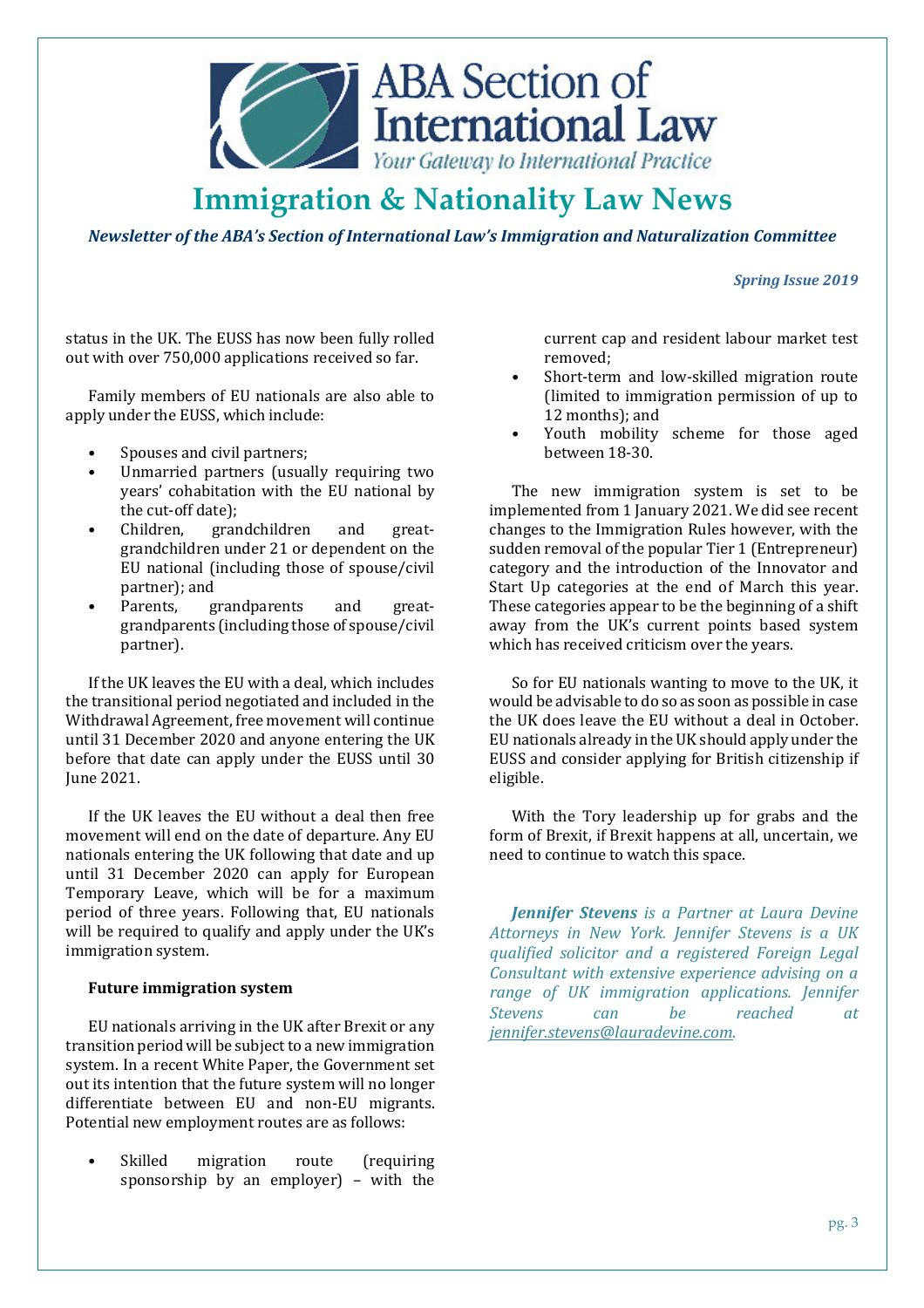

*Newsletter of the ABA's Section of International Law's Immigration and Naturalization Committee* 

#### *Spring Issue 2019*

*BREXIT – The ECJ Conundrum for the UK*

*By Riaan Eksteen PhD* 

### **Introduction**

Ever since the United Kingdom (UK) planned the referendum on its future with the European Union (EU), the European Court of Justice (ECJ) has provided a rallying point for the proponents of Brexit. Accordingly, the Court has become and will remain an alienating factor in the UK's relationship with the EU. Prime Minister (PM) Theresa May (although she stood down as leader of her Party on 7 June 2019, she remains PM until her successor assumes office in late July 2019) declared it an indelible red line and made it a major Brexit negotiating demand of the UK from the beginning. The UK regards the Court as a threat to its sovereignty. The reasons for this fixation with the ECJ and the dogmatic rejection of any role for the Court are manifold. The resentment stems from particular decisions the Court has delivered in recent years affecting the UK. The antithesis of these demands is the EU's immovable position that the ECJ is an integral part of the whole EU establishment. The Court is there to oversee all the judicial aspects in which the EU is or may be involved. For the EU its Court is a non-negotiable issue.

### **Understanding the ECJ**

Any discussion of the ECJ in the context of Brexit requires first of all an understanding of the Court and its place in the structure of the EU.

The EU is a political institution. Today it is far from what the European Founding Fathers envisaged it to be. The Union has become not just an economic but also a political global actor. This has come about because of multiple events it has pursued and still pursues in search of a better-integrated Union. Over the past 60 years, it took various actors to transform the Union by taking deliberate steps to achieve that ambition. From its inception, the ECJ has been an unusual Court within an effective legal system. The Court is a complex institution embedded in a political system that requires both a legal and a political understanding. Today no student of EU politics can afford to ignore the role of the judiciary, the impact of which can be crucial. In the grand scheme of Union affairs, the ECJ holds a prominent place in the intricate web of EU institutions. The Court has maintained its role as chief interpreter of EU law ever since its establishment in 1952. It has the power of judicial review. For the ECJ, the purpose of judicial review is not only to determine whether national laws are consistent with European law, but, most importantly, to declare illegal any EU or national law that violates any EU treaty. This resulted in the ECJ establishing the doctrine of EU law supremacy, which in turn created the doctrine of direct effect. The political impact of these two maxims has been considerable. Lately they have come to haunt the UK. Consequently, the Court has become a strategic actor that has been able to push forward its European integration agenda and be one of the driving forces of that process.

A supranational legal order has emerged with a Court that has changed little over time and has used its rulings to claim substantial authority over national courts, national law, and the interpretation of EU treaties. EU "judicial politics" has started to attract increasing attention. A consensus began to form on the pivotal role being played by the ECJ in politics. From case law, countless examples can be drawn to underscore the consciously political role of the ECJ, which has been nothing less than remarkable. The ECJ has become one of the most powerful supranational courts in world history with extensive authority clearly achieved. In that process the Court has advanced another aim of the Union, namely integration. In doing so it has demonstrated its independence and the authority necessary to push the parameters and depth of European integration. The ECJ shaped European integration from the beginning. It has played a central role in advancing that integration process. The Court became its main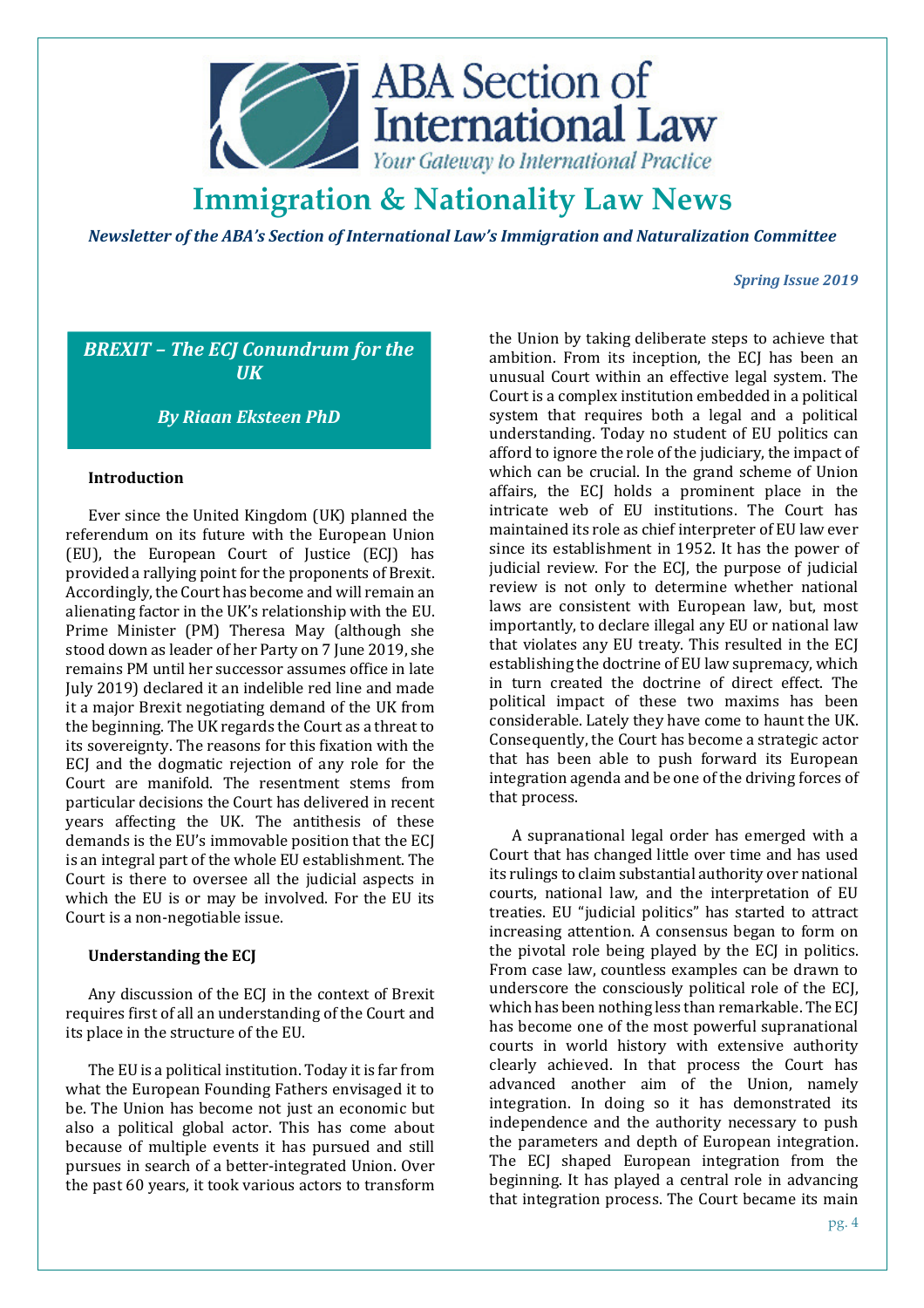

*Newsletter of the ABA's Section of International Law's Immigration and Naturalization Committee* 

#### *Spring Issue 2019*

proponent. It facilitated and advanced European unification by means of judicial interpretation. Its rulings were influential. The striking feature of the ECJ is not that it is a political court, but rather that it has until very recently been so successful in pursuing its political program of integrating Europe through law without attracting much public or even expert notice. Thus the power of the ECJ to promote European integration through law has been broadly acknowledged.

The intensification of European integration in the late 1990s has moved the Court increasingly into the limelight with its determination to bring and keep Member States in line with European law. The Court's mandate has evolved and has been secured through a series of treaties. The ECJ perceives itself as the custodian of all treaties adopted to give effect to the changing circumstances the EU faces. When the Court interprets a treaty it retains to a maximum degree judicial power to interpret those aspects of the treaty that applies to the Union. In doing this it plays a key role in developing the law of EU affairs. The latest is the Treaty of Lisbon, which has as its overall aim to ensure that the Union shall be perceived as one unit, speak with one voice, and implement consistent policies. This treaty has become a pivotal point in European integration and its foreign relations. It replaced all previous EU treaties. It introduced considerable changes and renamed the whole judicial system. The ECJ became the Court of Justice of the European Union (CJEU). This development has, however, not reduced the importance of the ECJ in any way. In fact, its role has expanded. The signing of the Lisbon Treaty, which seeks to ensure a more systematic account of overall foreign policy objectives, in fact saw an increase in the influence of the ECJ. It should be pointed out, though, that the ECJ does not define the Union's objectives. It accepts them as defined by the political institutions and the treaty.

### **Prelude to the Brexit Exercise**

To understand the UK's inordinate fixation on the ECJ it is important to take several events into due consideration. The issue of the ECJ figured prominently in the build-up to the referendum of June 2016. Thereafter, while charting the unknown, the Court continued to be an issue in the general election of 8 June 2017. This issue became more and more the PM's bête noire. After the election that went so dreadfully wrong for her, the PM kept repeating her mantra that a no-deal was better than a bad one the latter meaning one that would provide, inter alia, for a role for the ECJ. With her red line for the ECJ, she wanted all its control over UK affairs to end the moment the country left the EU. Only then would she be satisfied that she had been vindicated with her credo of "Brexit means Brexit".

Brexit is a foreign-policy issue for the rest of Europe. In London it revolves primarily around a battle for domestic power and the survival of the UK as a political unit. Seldom before has the impact of domestic affairs on foreign affairs been so vividly demonstrated as in the case of political divisions in the UK driving foreign-policy positions on Brexit and, in particular, PM May's red line on the ECJ. Because of this preoccupation with the ECJ the UK has viewed many of its position points through the ECJ-prism. An early ECJ thorn in the UK flesh came a few months before the Brexit-vote in June 2016. In February 2016, the Court ruled that the UK could not deport a Moroccan mother with a British-born son — even if she had a criminal record in Britain. The Court's decision was taken by Eurosceptic campaigners as evidence of unwarranted interference by the EU in the powers of the Home Secretary (Theresa May at that time), who has the ultimate power to decide on the deportation of individuals and thus also of convicted foreign criminals. It contained its own measure of shock and contributed in no small way to raising resentment towards the ECJ in the run-up to the referendum. After the vote the disbelief in the ruling continued to reverberate through government circles.

For hard-headed Brexiteers this created a dangerous precedent. That was why the referendum debate on Brexit focused so sharply on UK sovereignty — to remove the UK from the jurisdiction of the ECJ once and for all. The Court was perceived as detrimental to the UK's ability to control its own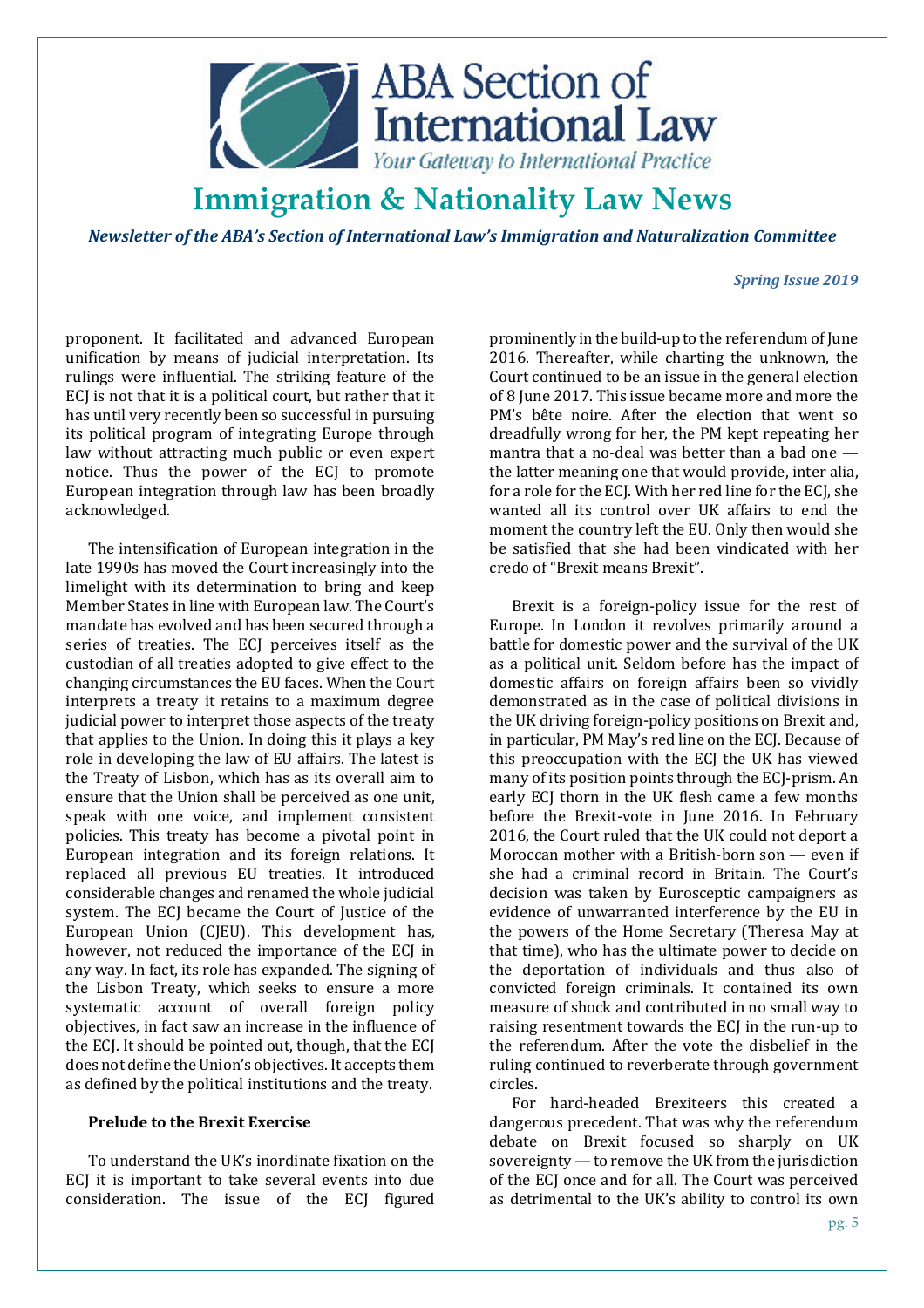

*Newsletter of the ABA's Section of International Law's Immigration and Naturalization Committee* 

*Spring Issue 2019* 

affairs. This alone made it difficult for the government to keep arguing the benefits of staying in the EU. The UK's Secretary of State for Justice at the time of the referendum-campaign, Michael Gove, was a leading voice for Brexit. He was vehemently critical of and hostile towards the ECJ. He openly accused the Court of undermining the ability of the UK's intelligence service to monitor suspected terrorists, and of being harmful to UK interests.

In a landmark decision on 21 December 2016, the ECJ challenged the data-retention provisions of the UK's Investigatory Powers Act. The Court declared the general and indiscriminate retention of electronic communications to be unlawful. According to the ruling, Member States may not impose a general obligation to retain data on providers of electronic communications services. What horrified the UK leadership the most was the stinging remark with which the Court unceremoniously denounced the Act. In the Court's opinion, to exceed the limits of what is strictly necessary cannot be justified in a democratic society. PM May, who had been the UK's Home Secretary at the time of the Act's enactment, was now more adamant than ever that she did not want the ECJ to have any jurisdiction over the UK in its future relationship with the EU. Her antagonism to and resentment of the ECJ just grew deeper. She became embittered. The case furnished more grist to the mill of the Brexiteers. The headline for the article on the case in *The Telegraph* of 22 December 2016 said it all: "The European Court of Justice ruling on state surveillance is exactly why we are leaving the European Union". In early November 2017, in the midst of the UK-EU negotiations on Brexit, the ECJ rubbed added salt into UK wounds. The Court then ruled that a Somali national with 30 criminal convictions must stay in the UK. In addition, this prolific and violent offender was awarded £78,500 in compensation. This is because the Court ruled that the Home Secretary had unlawfully kept him in prison for 445 days while there were attempts to deport him.

### **The Onerous Road Travelled in Pursuit of Brexit**

The siren call of the Brexit campaign was for the UK to "take back control". Yet, the full impact of Brexit upon the legal structure of the UK's relationship with the EU was hardly anticipated. PM May stubbornly determined to regain the UK's distinctive identity in the world, how it chooses to proceed in the world and to formulate a previously unthinkable policy. To achieve that she started out by adopting a hard-line approach to Brexit. In drawing red lines and endorsing previous ones, she acted more in an effort to appease the anti-EU wing of her party. Brexiteers mobilised around this slogan which then became a policy objective. Three years later nobody was in control. The failure to take back control was due to the PM failing to take and keep control. Given that her red lines were foolishly laid and contradictory, breaking them became inevitable.

A particular burdensome task was to disentangle the UK from the EU's multiple institutions and policies. Removing the UK from the purview of the ECJ is a delicate and sensitive issue, with questions being raised over whether the UK can totally sever all ties with the Court. The reasons why any future relationship with the EU will be nearly impossible without the Court are equally numerous. Whatever position the UK adopted it would not escape ECJrelated consequences. Given PM May's hard-line standpoint on the Court it was a fact that she could barely stomach. She ignored the four cornerstones of the EU (goods, people, capital and services) that had been meticulously constructed and fully endorsed by the ECJ over many decades. She wanted to focus only on keeping free movement of goods between the UK and the EU — but took no heed of the other three. It came as no surprise that her plan was unacceptable. Its proposals were incompatible with the needs and requirements of the EU. They caused a crucial point of friction. Being the major cornerstones of the Union they are enforced as indivisible, inviolable, and inalienable by the EU. Consequently, they are not only ingrained in the whole EU system but form the heart of the structure for the single market. This attempt to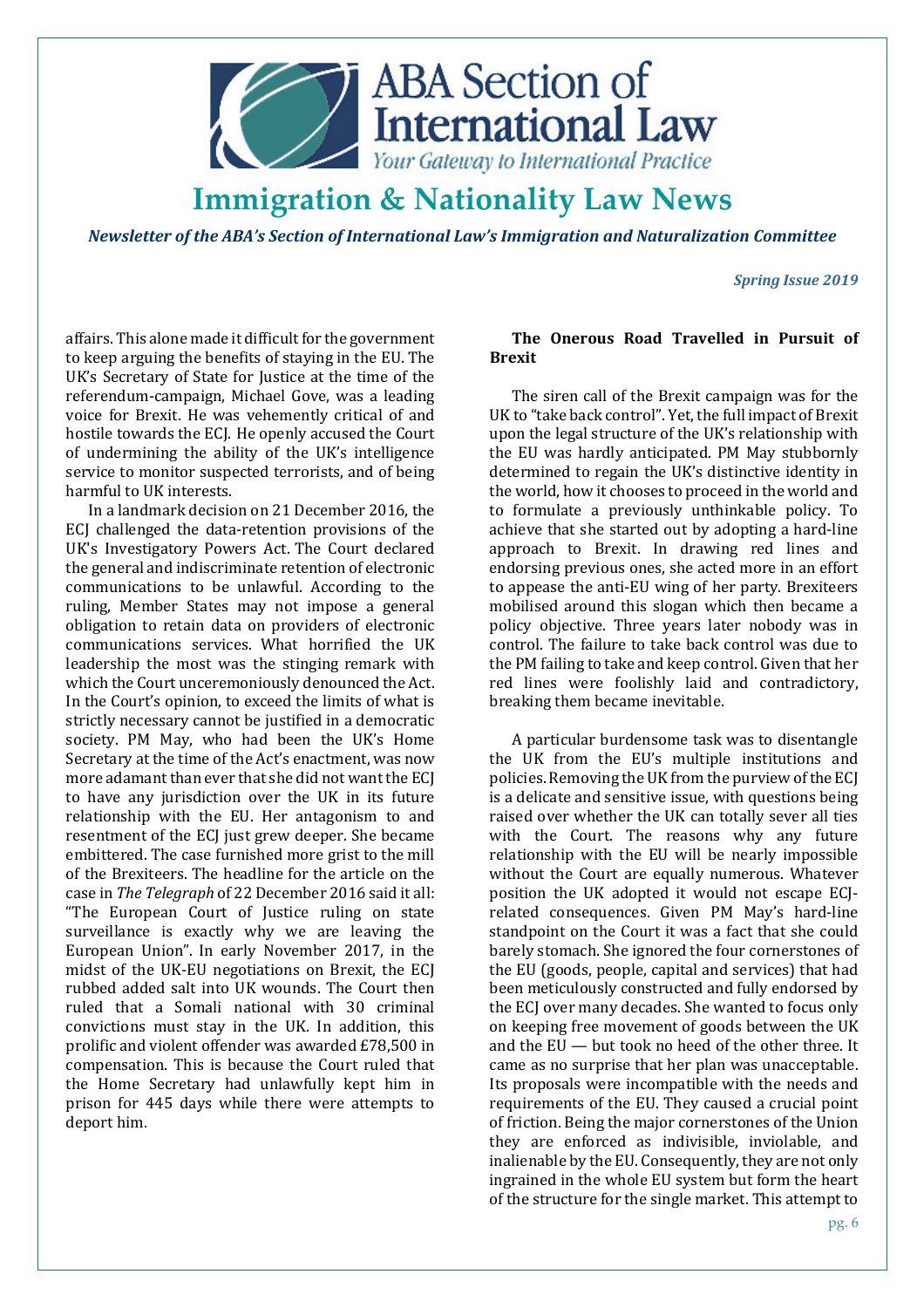

*Newsletter of the ABA's Section of International Law's Immigration and Naturalization Committee* 

#### *Spring Issue 2019*

split up the four freedoms never looked viable. All of this resulted in her plan being disliked and disavowed on all sides, both at home and in Europe. On top of that the UK proposed to apply EU customs rules without being part of the Union's legal order. Thus, the UK wanted its sovereignty back and control its own laws and by implication demanded that the EU lose control of its own laws.

The timing and content of her position taken on the ECJ were governed more by factions in the ruling Conservative Party than by reality. PM May converted slogans into policy. This strategy was doomed to fail. As the political squabbles about the Court intensified it became clear furthermore that the ECJ had brought its own set of consequences to the process of finding finality on Brexit regardless of the nature of the eventual relationship between the UK and the EU. For the EU these consequences were real and inescapable. For the UK it was a matter first to deny any role for the ECJ in the relationship to be negotiated. Then later, as the reality started to dawn on PM May that the UK would not be able to escape the involvement of the Court entirely, she tried to finesse that role so that its impact could be softened. At home she was accused of duplicity. In Europe the argument was won.

From the EU's side there was not much sympathy for the UK's efforts to remedy what amounted to a mess of its own making. The EU indicated from the beginning that there were limits to what it would agree with and accept from the UK. The EU was determined to preserve the value of membership for its members and to avoid any unpicking of all the compromises built up so painstakingly and meticulously over many decades. PM May was told in no uncertain terms that her approach of cherrypicking was unacceptable and counterproductive. On Brexit the EU has stood united as never before; the UK, on the other hand, has been a deeply divided entity and has remained so. It has become abundantly clear that the UK government consistently underestimated the EU's resolve to stay united. Moreover, for the EU surveillance and enforcement mechanisms are of paramount importance. That

requires the involvement of the ECJ to ensure the uniform application of any agreement to be reached with the UK. What must be kept in mind is that such an agreement will represent an act of an institution of the EU. Consequently, it would fall within the jurisdiction of the ECJ to review its legality, interpret its provisions and ensure its uniform application. That was anathema to PM May. However, over time she discovered that the involvement of the ECJ was inevitable. Slowly but surely she began to acknowledge the fact that the UK would have to accept the  $ECI - if$  not its rulings, then its involvement in one way or the other — when it comes to aviation, medicines, Europol, Euratom, or any other area where the UK wished to continue participating in EU agencies. Withdrawing from the ECJ meant that the UK would have to leave more or less every regulatory mechanism devised by the EU, from drug safety to aviation rules. European agencies, which she wanted the UK to continue participating in, are policed by the ECJ.

As the UK moved along the arduous path of constructing a substantive set of proposals to give full meaning to Brexit, its initial attempts to structure that future relationship with Europe and one without the ECJ were given the cold shoulder from its European interlocutors. In the first UK White Paper in February 2017 a section was included entitled: "Taking control of our own laws — We will take control of our own statute book and bring an end to the jurisdiction of the Court". One of the subsections was headed: "Ending the jurisdiction of the Court of Justice of the European Union in the UK". In it the government justified its determination to end once and for all the influence of the ECJ over the UK. In no uncertain terms it declared that the Court was amongst the most powerful of supranational courts due to the principles of "supremacy" and "direct effect" in EU law. The ECJ established these two principles in its rulings of Van Gend & Loos and of E.N.E.L respectively in 1963 and 1964, fully nine years before the UK joined the EU. So, when the UK joined in 1972 it must have known full well what these principles were and how they guided EU law. By joining the EU, the UK thus implicitly accepted them as part of it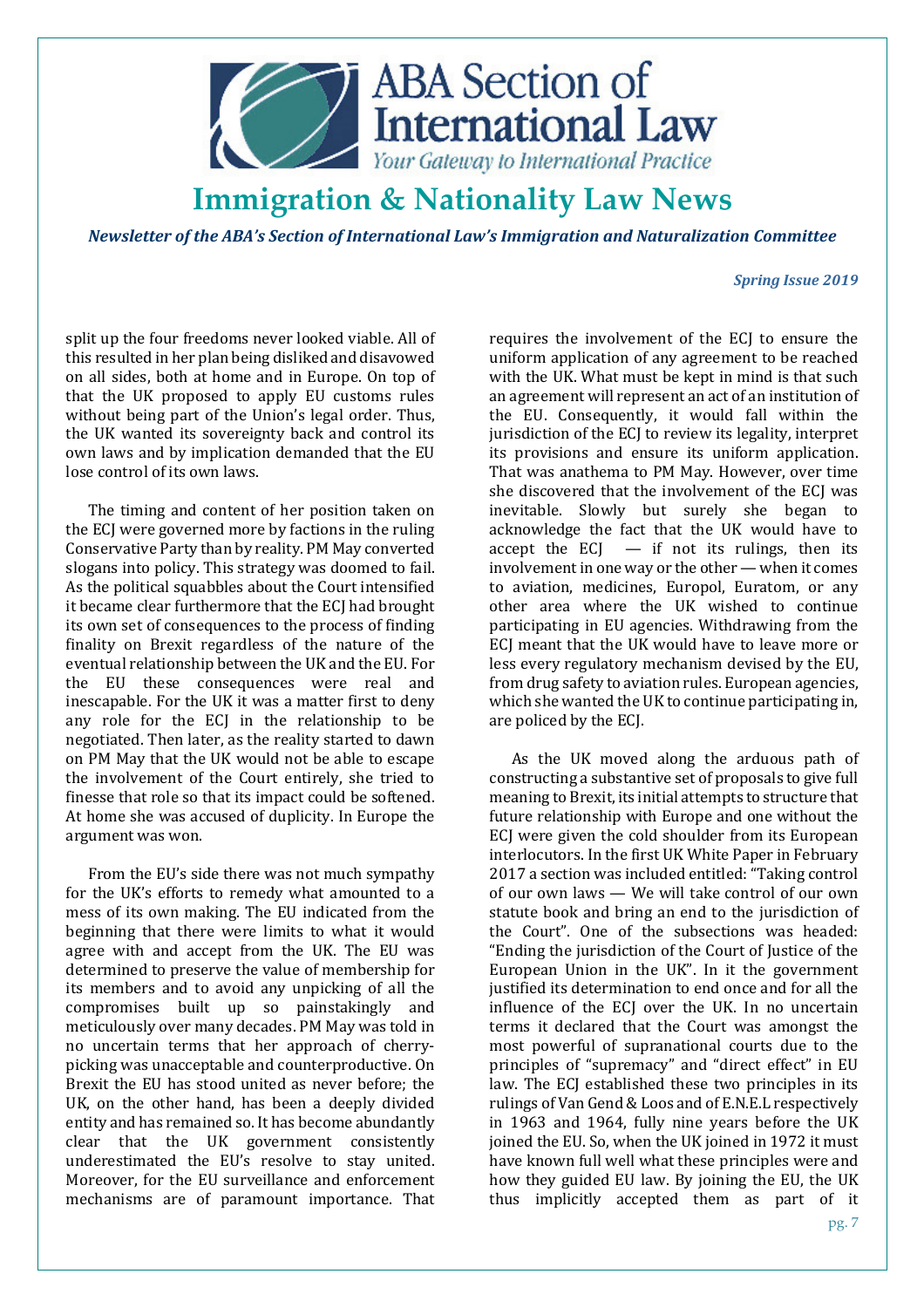

*Newsletter of the ABA's Section of International Law's Immigration and Naturalization Committee* 

#### *Spring Issue 2019*

membership agreement and adhered to them. Now 45 years later the UK found them objectionable and enough reason to reject the ECJ applying them and to continue abiding by them! The events of July 2018 with the publication of the second White Paper on the UK's future relationship with the EU brought the whole issue of the ECJ out into the open. In November 2018 PM May concluded the Withdrawal Agreement (WA) with the EU. It defines various roles for the Court in a future relationship with the UK.

Negotiations on how to structure the UK's exit became acrimonious. The EU dug in its heels. It refused to discuss trade-offs. It insisted that the withdrawal issue had to be finalized before anything else could even be considered. The pressure on PM May to define Brexit became immense. The complexity of Brexit grew beyond the slogans of the referendum that had caused Brexit. More Gordian knots appeared as the negotiations with the EU continued. Perpetuating the principles of "direct effect" and "supremacy" of EU law over UK law would mean that the UK would be required to annul Acts of Parliament if they were to be found inconsistent with EU laws or treaties. These two principles would apply equally to the provisions of the WA itself – even to any future relationship arrangement with the EU that might replace it. Incorporated in the WA are also equally unique and rigorous mechanisms for breaches by the UK. In such eventualities the UK would be subject to financial penalties or even discriminatory trade sanctions without any recourse for the UK to WTO disputes procedures. Article 128 (5,b) of the WA stipulates that if it were to enter into force, even if the UK would be nominally leaving the EU, it would continue not only to be subject to all EU laws, including newly enacted ones, but most important also to the jurisdiction of the ECJ and the decisions of EU institutions, such as the Commission and EU Parliament, while the UK would not be entitled to submit proposals, initiatives or requests for information to EU institutions. Because Article 184 of the WA requires both the UK and EU to use best endeavours to negotiate a long-term agreement which conforms to the principles set out in the Political Declaration, the UK would not be allowed to

negotiate any future agreement that deviates from these principles. Such failure to agree to a long-term relationship in accordance with those principles would mean that the UK is caught up in the WA without any exit possibility or avenue for complaint. Neither PM May and her advisors nor Mr. Boris Johnson, the possible future PM, appeared to be fully aware of this constraint.

The inclusion of these numerous references to the ECJ caused more headaches for her. The WA suffered three fateful defeats in the House of Commons. It was not defeated because of its references to the ECJ, but they contributed to the disillusionment being felt about PM May's ineffective leadership and sustained incompetence to deliver what she had promised to do from the outset — deliver Brexit. Parliamentarians were at the end of their tethers and the process was growing more convoluted. The UK was plunged into deeper chaos and more confusion. Accusations of political dishonesty were levelled against PM May. Brexit was now on course for a lengthy delay and perhaps even self-destruction.

The EU has one common purpose. Never before has the EU been so strong and united. Having been galvanised into unity on Brexit does not mean that the EU does not experience divisiveness on several serious issues with their own real consequences for the Member States. First and foremost, it was determined to ensure that its Court continues to be the protector of all that has been created by the Union for the well-being of its Member States and their citizens, whether the negotiations with the UK succeed or fail. European integration has brought peace and prosperity to Europe and allowed for an unprecedented level of cooperation on matters of common interest in a rapidly changing world. The ECJ has been instrumental in creating and advancing that unity. Therefore, the Union's overall objective in its negotiations with the UK has been to preserve not only its own interests, but also those of its businesses, its Member States, and its citizens — all 3.7 million of them in the UK. And for this, the EU owes much gratitude to the ECJ for its role in influencing policies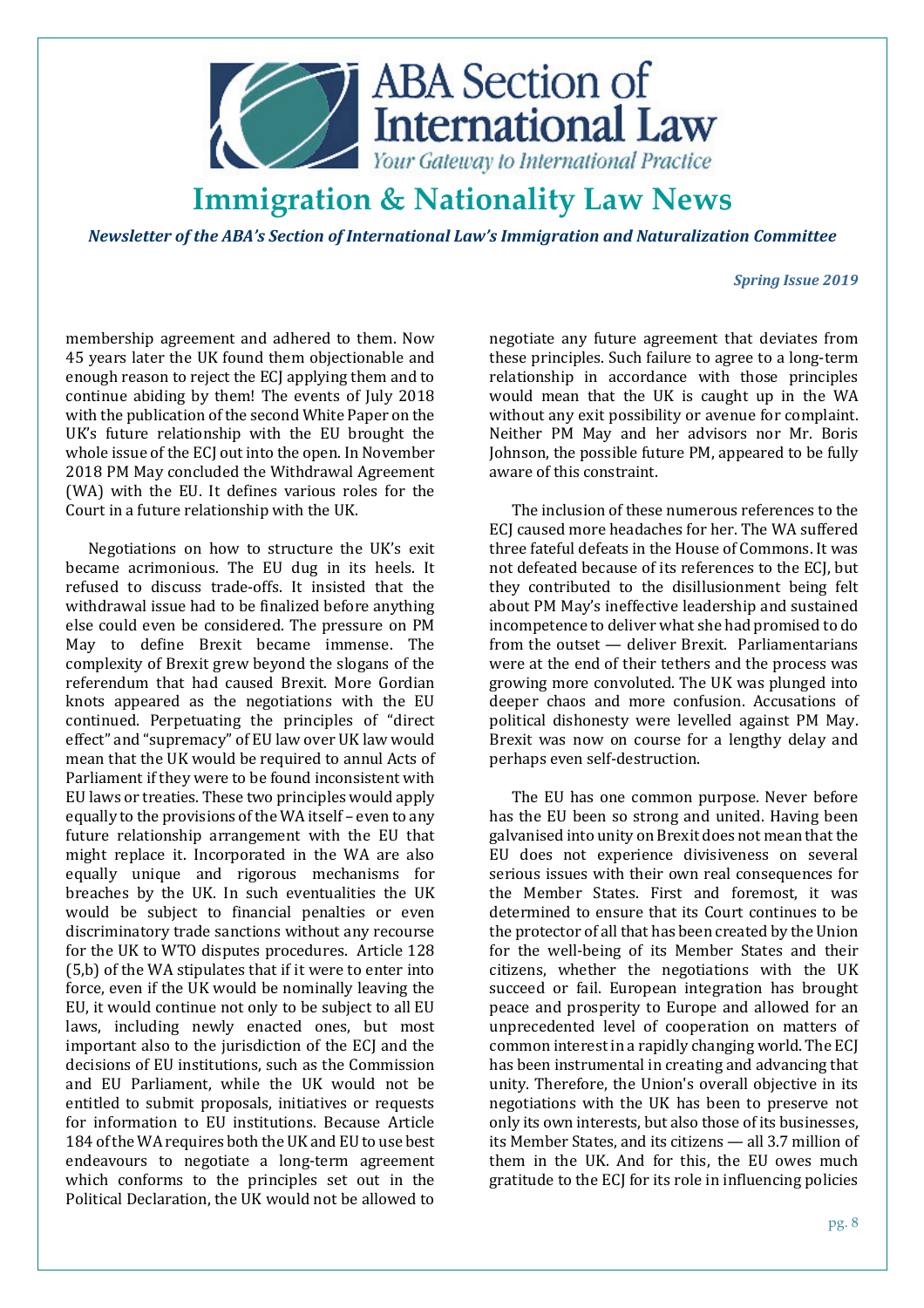

*Newsletter of the ABA's Section of International Law's Immigration and Naturalization Committee* 

#### *Spring Issue 2019*

and decisions. In its management of Brexit it demonstrated consummate professionalism.

Because the UK regards the ECJ as a threat to its sovereignty the Court has accordingly become an extremely divisive factor in UK politics. PM May and her party have staggered from one position on the ECJ to another. A scenario that will ensure the UK an ECJfree future will leave the UK very much high and dry, with incalculable consequences for the country in every sphere of human activity. While she promoted her suggestions that there could be ways to respect the ECJ's involvement, without direct ECJ jurisdiction, there was little appetite in the EU for creating new mechanisms to help her finesse her red line on the Court. At home this standpoint has not endeared her to all members of her party. The die-hard Brexiteers demanded a clean break with the EU. Accordingly, these hard-liners have accused her of betraying her own red line on the ECJ and what Brexit is all about. The pro-EU members of her party wanted to mitigate the impact of leaving. PM May eventually found herself torn between appeasing the hardcore Brexiteers and the EU negotiators, who yielded very little to her demands. The UK's position has all along been aggravated by her decision that Brexit meant not just Brexit but also several red lines — foremost among them leaving the single market, ending free movement and ending the jurisdiction of the ECJ.

### **Conclusion**

In the span of a few weeks the whole Brexitprocess unraveled. Events have ruined PM May. Her legacy is in tatters. She and her government will not be remembered for any decisive events or moments, but rather for a series of failures that led to the most catastrophic non-event in the recent history of the UK — Brexit. Her poor political judgments aggravated the UK's precarious position. From June 2016 up to May 2019 the whole Brexit exercise and negotiating process provided valuable lessons. One that was ever so difficult for PM May to swallow was the high premium the EU placed on protecting the integrity of its legal order, with the ECJ being inextricably part of that regime, and the accompanying solidarity of its

members. The other one was that for foreign affairs to be successful it requires a policy that depends on important conditioning factors and circumstances domestically that are conducive to unity. After all these years the UK has not advanced to the end of Brexit. It has not even completed the beginning. What it has to show for all its efforts is that faith in the democracy is at a low point and contempt for Parliament is growing.

Three years after the referendum the future of the UK and its relationship with the EU are as unclear as ever. For three years the UK and the Conservative Party in particular have been in a prolonged existential crisis. More than two years have been squandered by the government and its obdurate PM, who, lacking the imagination, flexibility, flair, or clubbability failed to find a solution acceptable to Parliament that would implement the plebiscite's outcome. Finally PM Theresa May succumbed to the inevitability and resigned ignominiously. She was in government but her party was ungovernable. Her cabinet was discontented and unruly. It neither obeyed her nor sacked her. During her tenure as PM she had to accept the resignations of nearly 30 members of her Cabinet and senior staff involved with Brexit. The spate of parliamentary votes contributed nothing to a solution. It brought no clarity. It only added to what was already a madhouse of confusion. It held her in contempt — a first in UK parliamentary history. In her worst nightmares PM May surely could not have foreseen the tumultuous political storm that broke over her and her efforts to achieve what Brexit and the referendum of 2016 were all about. Confidence in her was at an all-time low. In the process she became mortally wounded politically. She panicked. She misread the mood in Europe and in her Parliament. She was outmatched. She succumbed to EU demands. In the end she was tolerated more than accepted. When she eventually capitulated in humiliating fashion she left no legacy.

How, when, and even if the UK leaves the EU has been unclear for months. That uncertain state of play will continue well into the premiership of her successor. When the new PM assumes office he will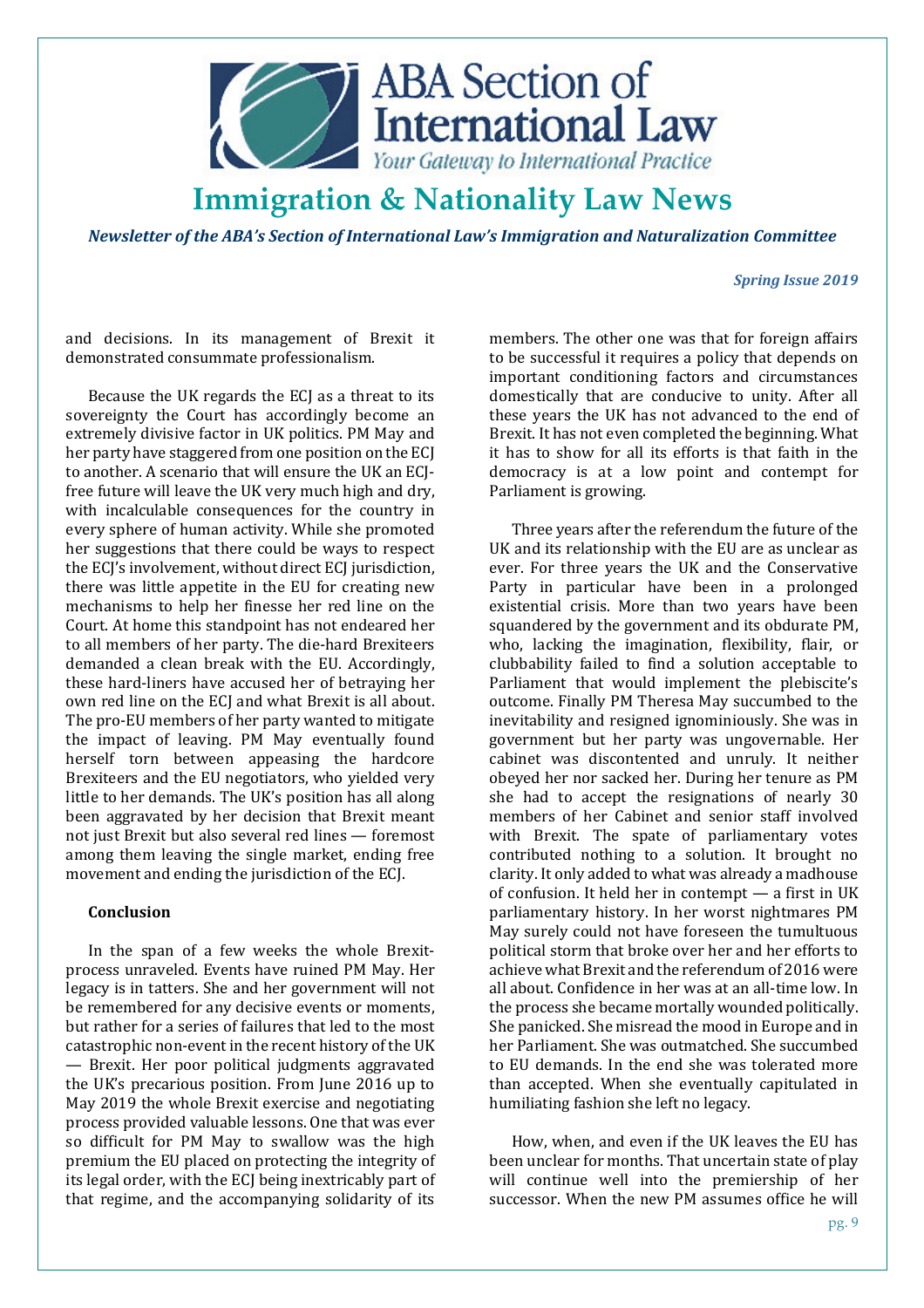

*Newsletter of the ABA's Section of International Law's Immigration and Naturalization Committee* 

#### *Spring Issue 2019*

be assured of one unmistakable fact: the WA his predecessor negotiated is not open for renegotiation. On that the EU remains adamant. If the UK does want to leave the EU in an orderly manner it can only be by way of the WA which will be transformed into a treaty. That is all that the EU's legal constraints will allow.

The new PM will have to face the unenviable situation that the EU had extracted a formal commitment from PM May which is now encased in the WA not to attempt reopening the WA as it was the condition of the EU Council's decision when it granted the extension period until the end of October 2019. As the EU will not entertain any amendments to the WA and its current version will not be approved by the UK Parliament, the new PM would be well advised to focus on the longer-term relationship between the UK and the EU. If he were to endorse the WA it could spell political disaster for him and his party. What seems not to be fully appreciated by the UK negotiators is the fact that the WA will become an international treaty between the EU and the UK once the UK Parliament on the one side approves it and enacts implementing legislation and the European Parliament on the other side ratifies it as well. Thus when it enters into force it becomes legally binding in international law. Moreover, the ECJ is then entitled to review it as a treaty of the EU from which consequences for the Union flow.

When the EU's uncompromising stand on the ECJ is analysed the bottom line that emerges is that the Court has become an influential force not only in the EU establishment as a whole, but also in the Union's legal and foreign affairs in particular. Over decades the ECJ has grown into a powerful force, so much so that it has not endeared itself to the UK. For the UK the Court became a contentious issue. In the ensuing Brexit negotiations the ECJ remained a major bone of contention. The ECJ linkage to a solution was a given and the Court emerged as an issue on which the EU was not prepared to compromise for the simple reason that for the Union its Court has been and must continue to be involved in overseeing its treaty and other international obligations.

When Brexit does eventually happen the nature of the UK's departure will shape its future relations with the EU and vice versa. Inevitably, they will be tied together for years to come. The protracted and contentious negotiations of the past 30 months have severely diminished trust between the EU and the UK. The latter's reputation throughout Europe has been damaged. The antipathy of the Brexiteers has been fueled. The economic consequences of Brexit and the lessons of Brexit for the future of European and global integration are subjects that will dominate media space and scholarly discussion, and cause political headaches for the foreseeable future.

*Riaan Eksteen PhD is the author of The Role of the Highest Courts of the United States of America and South Africa, and the European Court of Justice in Foreign Affairs, due for release in early August 2019. His career spanning more than 50 years of diplomacy at the highest level as he is currently working as a Senior Research Fellow at the University of Johannesburg. Riaan Eksteen PhD can be reached at reksteen@swakop.com. His twitter handle is @riaaneksteen.* 

*Orderly Brexit or"No Deal" Brexit - Implications on Immigration of UK Nationals to Switzerland*

*By Sabine Taxer and Stefan Mueller, Esq.* 

### **Background**

On 23 June 2016, the United Kingdom made history in being the first member state of the European Union (EU) to vote to exit the EU. Of the approximately 30 million people voting on the referendum (representing more than 70% of the British population), 51.9% voted for the United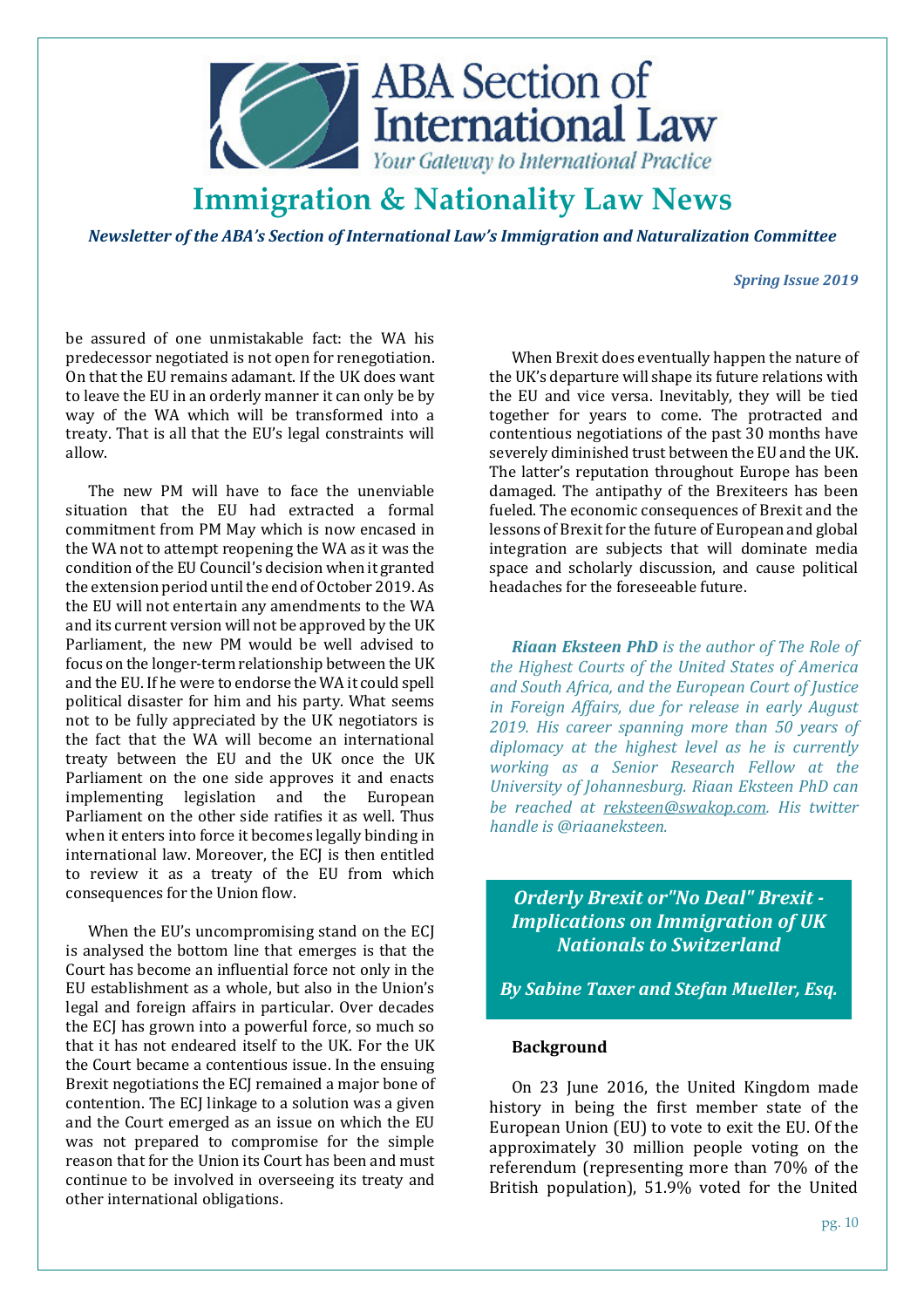

*Newsletter of the ABA's Section of International Law's Immigration and Naturalization Committee* 

*Spring Issue 2019* 

Kingdom to leave the EU. Subsequently, on 29 March 2017, the British government officially notified the EU of the United Kingdom's intention to leave the EU.

While the United Kingdom was set to leave the EU on 29 March 2019, the deadline was initially extended to 12 April 2019. Having granted this initial extension, the EU has now backed another six-month extension until 31 October 2019 as no deal could have been closed by the previous deadline. However, the United Kingdom will leave the EU before this date if the withdrawal agreement is ratified by the United Kingdom and the EU before then.

Should the United Kingdom and the EU ratify the withdrawal agreement on or before 31 October 2019, it will result in an orderly Brexit. Should no agreement be ratified by no later than 31 October 2018, it will result in a so-called "no deal" Brexit.

Since the main legal foundations for the relations between the United Kingdom and Switzerland are currently the bilateral agreements between Switzerland and the EU, Brexit will also have consequences for Switzerland and its relationship with the United Kingdom. This article will focus on the relationship between the United Kingdom and Switzerland following an orderly or a "no deal" Brexit. Following the United Kingdom's exit from the EU, the bilateral agreements between Switzerland and the EU have to be replaced by bilateral agreements between the United Kingdom and Switzerland with an objective to ensure that the existing mutual rights and obligations granted under the current legal framework continue to apply after the United Kingdom has left the EU – irrespective of whether it is an orderly Brexit or not.

### **The Swiss Strategy**

According to statistics, there were a total of 43,000 UK nationals living in Switzerland and about 34,500 Swiss nationals living in the United Kingdom in 2017. Furthermore, while the United Kingdom is the sixth largest export market for Swiss-produced goods, Switzerland is also a major partner for the United Kingdom with being its third largest export market outside the EU – only after the United States of America and the People's Republic of China. Due to the importance of a continued beneficial trade partnership, Switzerland and the United Kingdom have entered into negotiations to conclude bilateral agreements that shall provide for the same, and to some extent, also further rights and obligations as exist under the current legal framework between Switzerland and the EU. These negotiations have been initiated by the Swiss Federal Council on 19 October 2016.

In the context of these negotiations, Switzerland and the United Kingdom have signed five bilateral agreements providing for a smooth continuation of their bilateral rights after Brexit. These five bilateral agreements relate to the areas such as trade, immigration, road and air transport, insurance and data protection. In terms of immigration, the Swiss Federal Council has approved an agreement with the United Kingdom on 19 December 2018 concerning citizens' rights after Brexit – the Agreement on Citizens' Rights Following the Withdrawal of the United Kingdom from the European Union and the Free Movement of Persons Agreement.

## **The Agreement Citizen's Rights Following the Withdrawal of the United Kingdom from the European Union and the Free Movement of Persons Agreement**

This Agreement on Citizens' Rights Following the Withdrawal of the United Kingdom from the European Union and the Free Movement of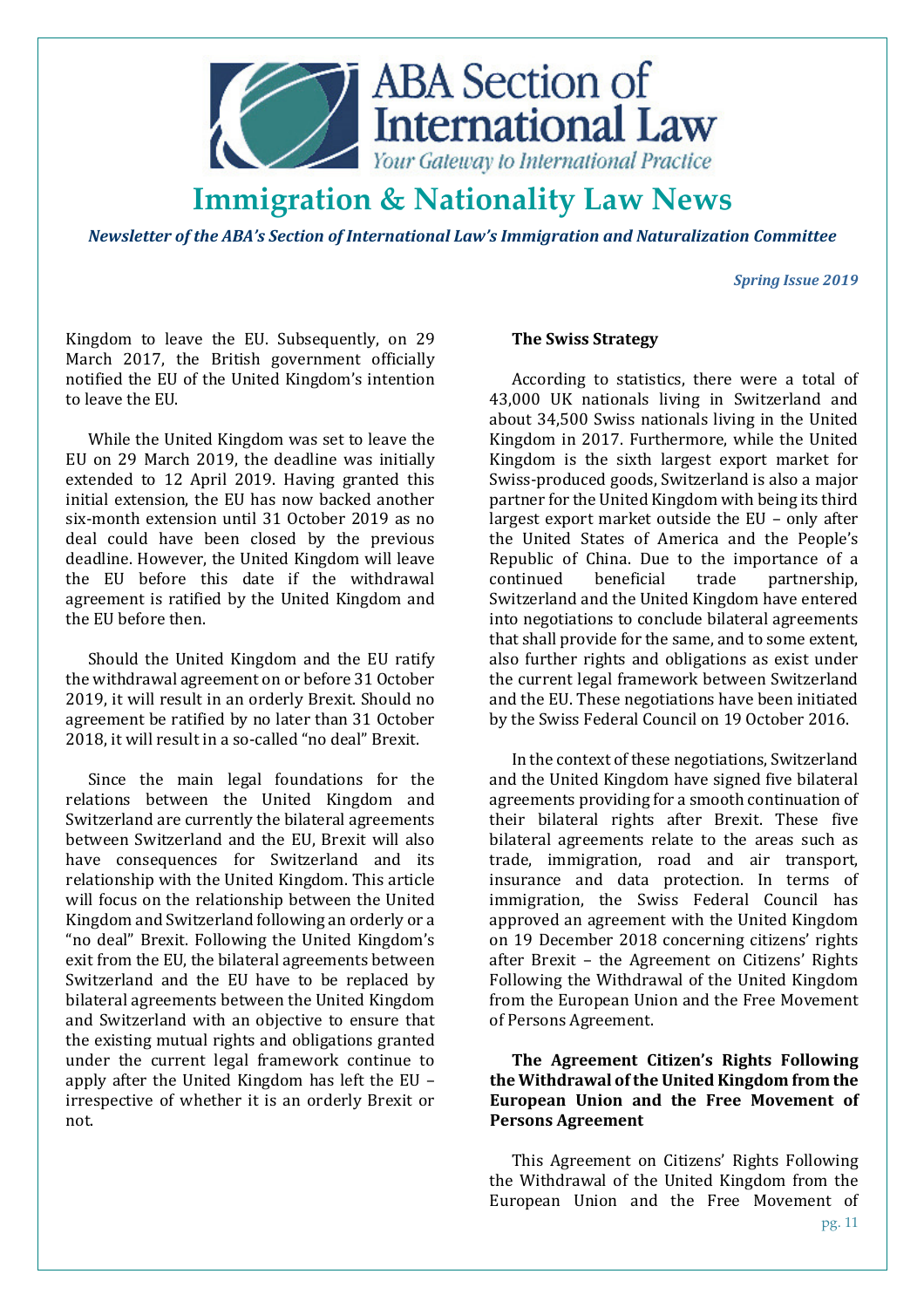

*Newsletter of the ABA's Section of International Law's Immigration and Naturalization Committee* 

### *Spring Issue 2019*

Persons Agreement aims to protect the rights of Swiss and British nationals obtained in either the United Kingdom and Switzerland under the Agreement on the Free Movement of People (AFMP) concluded between Switzerland and the EU.

The AFMP was signed by Switzerland and the EU on 21 June 1999 and came into effect on 1 June 2002 after having been approved by the Swiss voters. It aimed at gradually introducing the free movement of persons between Switzerland and the EU and to partially liberalize the cross-border provision of services. Currently, the AFMP affords full freedom of movement to citizens of Austria, Belgium, Cyprus, Czech Republic, Denmark, Estonia, Finland, France, Germany, Greece, Hungary, Ireland, Italy, Latvia, Lithuania, Luxembourg, Malta, the Netherlands, Poland, Portugal, Slovakia, Slovenia, Spain, Sweden, United Kingdom. Moreover, citizens of Bulgaria and Romania are entitled to the free movement of persons under the AFMP as of 1 June 2019. Finally, citizens of the newest EU member state, Croatia, will enjoy full freedom of movement only as of 1 January 2027.

With the United Kingdom leaving the EU following Brexit, Swiss and UK nationals cannot refer to the AFMP with regard to the freedom of movement between Switzerland and the United Kingdom. As a result, on 25 February 2019, Switzerland and the United Kingdom have entered into the Agreement on Citizens' Rights Following the Withdrawal of the United Kingdom from the European Union and the Free Movement of Persons Agreement, which grants Swiss and UK nationals with the same rights as they had under the AFMP among others. This agreement will become effective either on 1 January 2021 in case of an orderly Brexit or, provisionally, on 1 November 2019 in case of a "no deal" Brexit and will mainly protect the rights acquired by Swiss and UK nationals under the AFMP after the same

ceases to apply between Switzerland and the United Kingdom. While the rights granted under this agreement will apply without any timely limitations for those citizens already living in the respective foreign jurisdictions, the benefits of this agreement do not apply to Swiss and UK nationals who move to the respective foreign country after the AFMP has ceased to apply to the United Kingdom, which will either be 1 January 2021 or 1 November 2019.

### **Orderly Brexit**

In case of an orderly Brexit, the United Kingdom and the EU will have ratified a withdrawal agreement on or before 31 October 2019. Such withdrawal agreement will envisage a transition period, which is set to run until 31 December 2020.

In case of an orderly Brexit, the AFMP and its existing provisions will continue to apply for relations between Switzerland and the United Kingdom during the transition period until 31 December 2020. Therefore, during the transition period, both UK nationals in Switzerland and Swiss nationals in the United Kingdom may claim the rights under the AFMP. As a result, both Swiss and UK nationals are afforded with the full freedom of movement as applicable to them since 1 June 2002.

The Agreement on Citizens' Rights Following the Withdrawal of the United Kingdom from the European Union and the Free Movement of Persons Agreement will not come into effect until after the end of the transition period on 31 December 2020. Therefore, all Swiss nationals moving to the United Kingdom and all UK nationals moving to Switzerland before and on 31 December 2020 will be protected in their status acquired under the rights applicable to them in accordance with the AFMP.

Moreover, while the EU is expected and has also confirmed that UK nationals shall be exempt from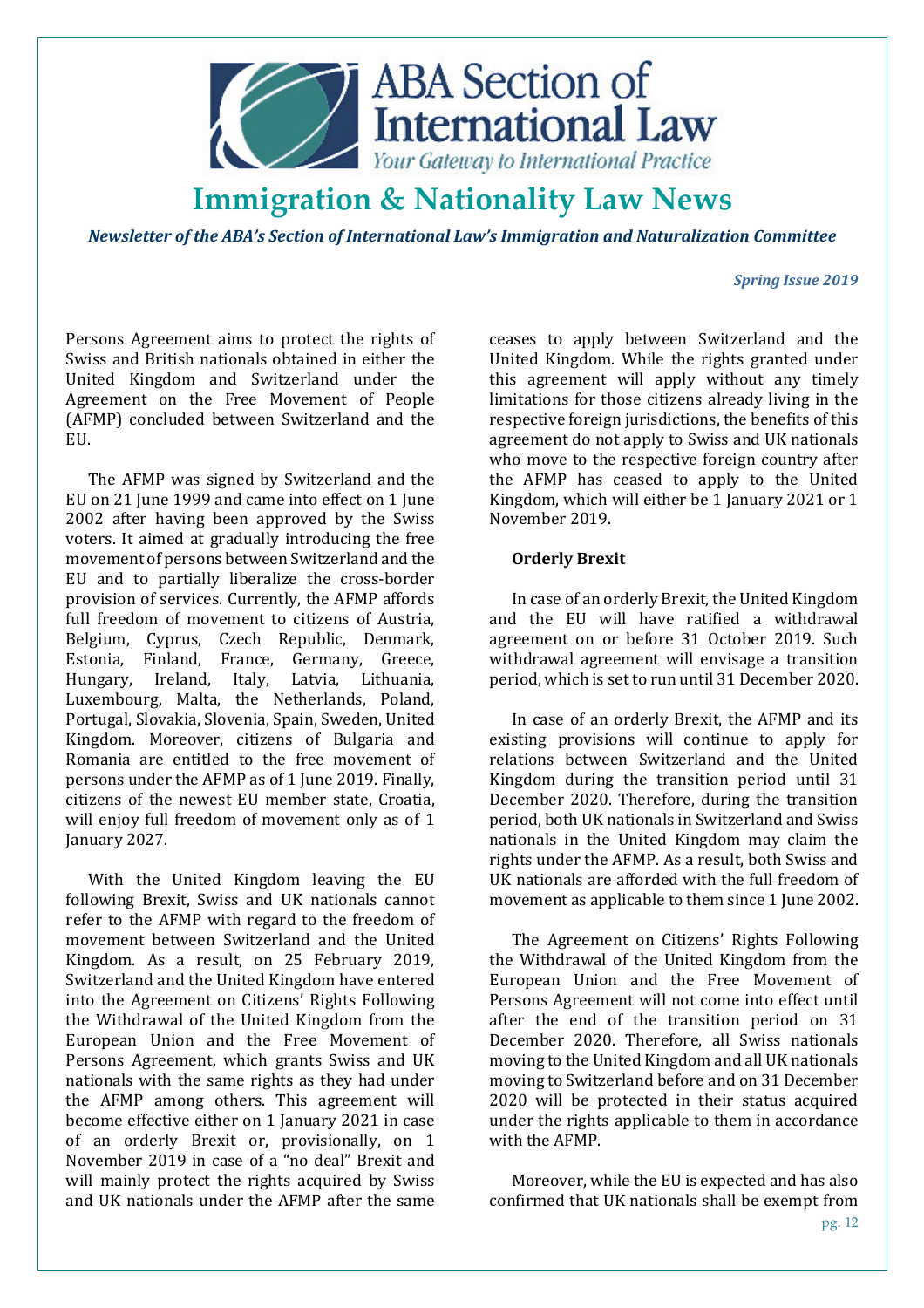

*Newsletter of the ABA's Section of International Law's Immigration and Naturalization Committee* 

### *Spring Issue 2019*

the requirements to obtain a visa to enter the Schengen Area after the United Kingdom has left the EU, such exemption must also be resolved between Switzerland and the United Kingdom. As a result, the Swiss Federal Council has also decided to exempt UK nationals from the requirement to obtain a visa to enter Switzerland after the AFMP ceases to apply to the UK after its exit from the EU. In return, the United Kingdom has resolved that Swiss nationals will also be exempt from the requirement to obtain a visa to enter the United Kingdom once the United Kingdom has left the EU. Both exemptions resolved by Switzerland and the United Kingdom apply to short and long stay in Switzerland and the United Kingdom respectively.

### **"No Deal" Brexit**

In case the United Kingdom and the EU will not ratify a withdrawal agreement by 31 October 2019, the United Kingdom will leave the EU without an agreement, which will result in a "no deal" Brexit. In case of a "no deal" Brexit, the Agreement on Citizens' Rights Following the Withdrawal of the United Kingdom from the European Union and the Free Movement of Persons Agreement concluded between Switzerland and the United Kingdom will provisionally apply as of 1 November 2019. Therefore, all Swiss nationals moving to the United Kingdom and all UK nationals moving to Switzerland before and on 31 October 2019 will be protected in their status acquired under the rights applicable to them in accordance with the AFMP.

Furthermore, Switzerland has also approved a temporary agreement with the United Kingdom concerning the access to the Swiss labor market, which will apply in case the United Kingdom leaves the EU as part of a "no deal" Brexit. This agreement will introduce simplified requirements for working in either country for a limited transition period in order to safeguard the interest of the Swiss economy in recruiting British workers and the ability of Swiss nationals to access the labor market

of the United Kingdom. While UK nationals would be qualified as third country nationals in Switzerland and thus lose all the benefits provided to them under the AFMP, the new agreement aims to introduce simplified access for UK nationals and provide them with similar rights as awarded to EU nationals under the AFMP. This means that the general restrictions applicable to third country nationals such as (a) checks in professional qualifications, (b) preference of domestic workforce and (c) consideration given to the interests of the Swiss economy as a whole, would not yet apply to UK nationals willing to enter the Swiss labor market. Additionally, such facilitations would also result in a temporary waiver of the need for the Federal Migration Office to approve the cantonal permits. The aim of this temporary agreement is to cushion the impact of the abrupt change from the benefits and facilitations under the AFMP to the extensive restrictions applicable to third country nationals in order to safeguard the Swiss economy. Furthermore, Swiss nationals shall also be able to stay in the United Kingdom for up to three months without requiring a residence permit; thereafter, they need to register for a residence permit, which will be valid for three years. The agreement will come in force earliest on 1 June 2019 and shall be in place only until 31 December 2020 (which reflects the intended transition period).

Finally, the Swiss Federal Council has also decided that Swiss businesses should remain to be able to hire staff from the United Kingdom in case of a "no deal" Brexit. In order to ensure that this can be facilitated, the Swiss Federal Council has resolved on 13 February 2019 on the creation of a special annual quota of 3,500 permits (2,100 longterm permits and 1,400 short-term permits) for 2019 for UK nationals following a "no deal" Brexit on 31 October 2019.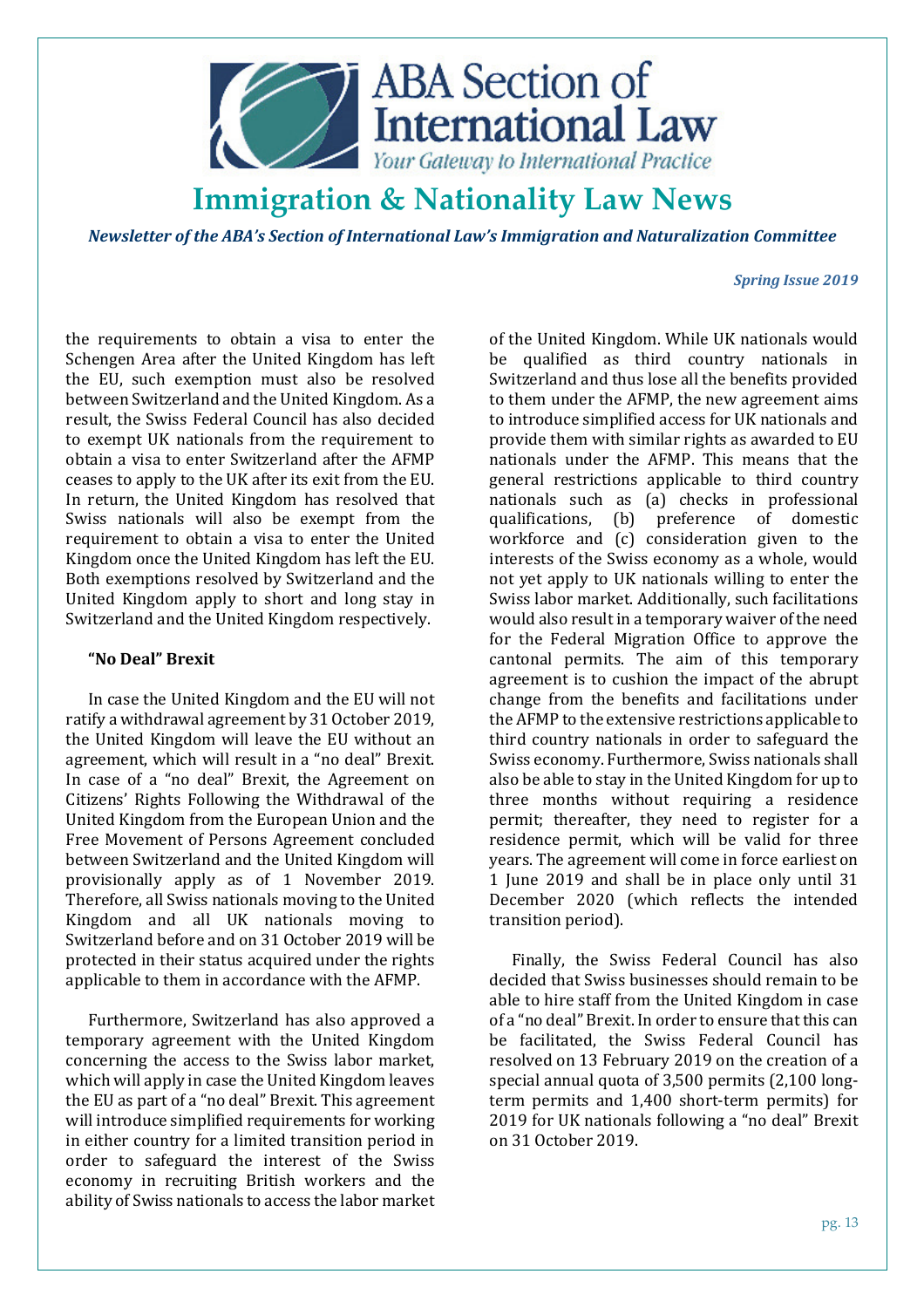

*Newsletter of the ABA's Section of International Law's Immigration and Naturalization Committee* 

*Spring Issue 2019* 

### **Conclusion**

Whether there will be an orderly Brexit or a "no deal" Brexit, Switzerland and the United Kingdom have ensured by entering bilateral agreements that the rights of their respective nationals in the foreign jurisdictions will be upheld in order to guarantee a certain continuity and thus reducing a risk of an adverse impact on their respective economies.

*Sabine Taxer is an Associate at Wenger & Vieli Ltd. Attorneys at Law, with its headquarters in Zurich and Zug, Switzerland. Sabine Taxer is a Swiss qualified attorney. She can be reached at s.taxer@wengervieli.ch. Stefan Mueller, Esq. is a Senior Associate at Wenger & Vieli Ltd. Attorneys at Law, with its headquarters in Zurich and Zug, Switzerland. Stefan Mueller is a Swiss and New York qualified attorney focusing on immigration and employment law issues and advising clients on a range of Swiss immigration applications. He can be reached at st.mueller@wengervieli.ch.*